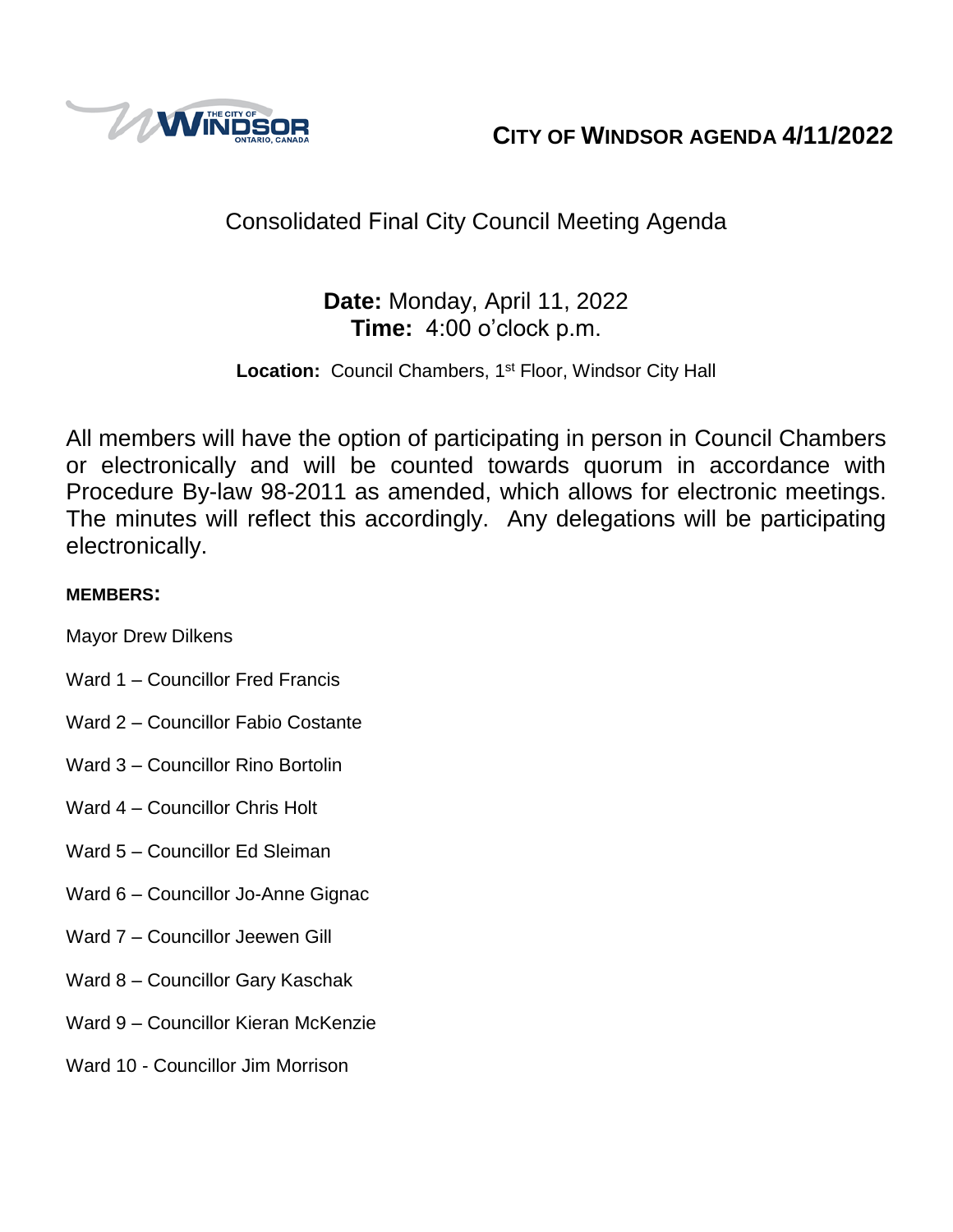#### **ORDER OF BUSINESS**

#### **Item # Item Description** 1. **ORDER OF BUSINESS**

1.1. In the event of the absence of the Mayor, Councillor Morrison has been Appointed Acting Mayor for the month of April, 2022 in accordance with By-law 176-2018, as amended.

## 2. **CALL TO ORDER** - Playing of the National Anthem

READING OF LAND ACKNOWLEDGEMENT We [I] would like to begin by acknowledging that the land on which we gather is the traditional territory of the Three Fires Confederacy of First Nations, which includes the Ojibwa, the Odawa, and the Potawatomie. The City of Windsor honours all First Nations, Inuit and Métis peoples and their valuable past and present contributions to this land.

## 3. **DISCLOSURE OF PECUNIARY INTEREST AND THE GENERAL NATURE THEREOF**

#### 4. **ADOPTION OF THE MINUTES**

4.1. Minutes of the regular City Council meeting held March 21, 2022 (**SCM 91/2022**)

#### 5. **NOTICE OF PROCLAMATIONS**

#### **Proclamations**

"Run for Rocky Day" – Saturday, April 9, 2022

#### **Flag Raising Ceremony**

"Run for Rocky Day" – Friday, April 8 to Wednesday, April 13, 2022

#### **Illumination**

"World Parkinson's Day" – Monday, April 11, 2022

## 6. **COMMITTEE OF THE WHOLE**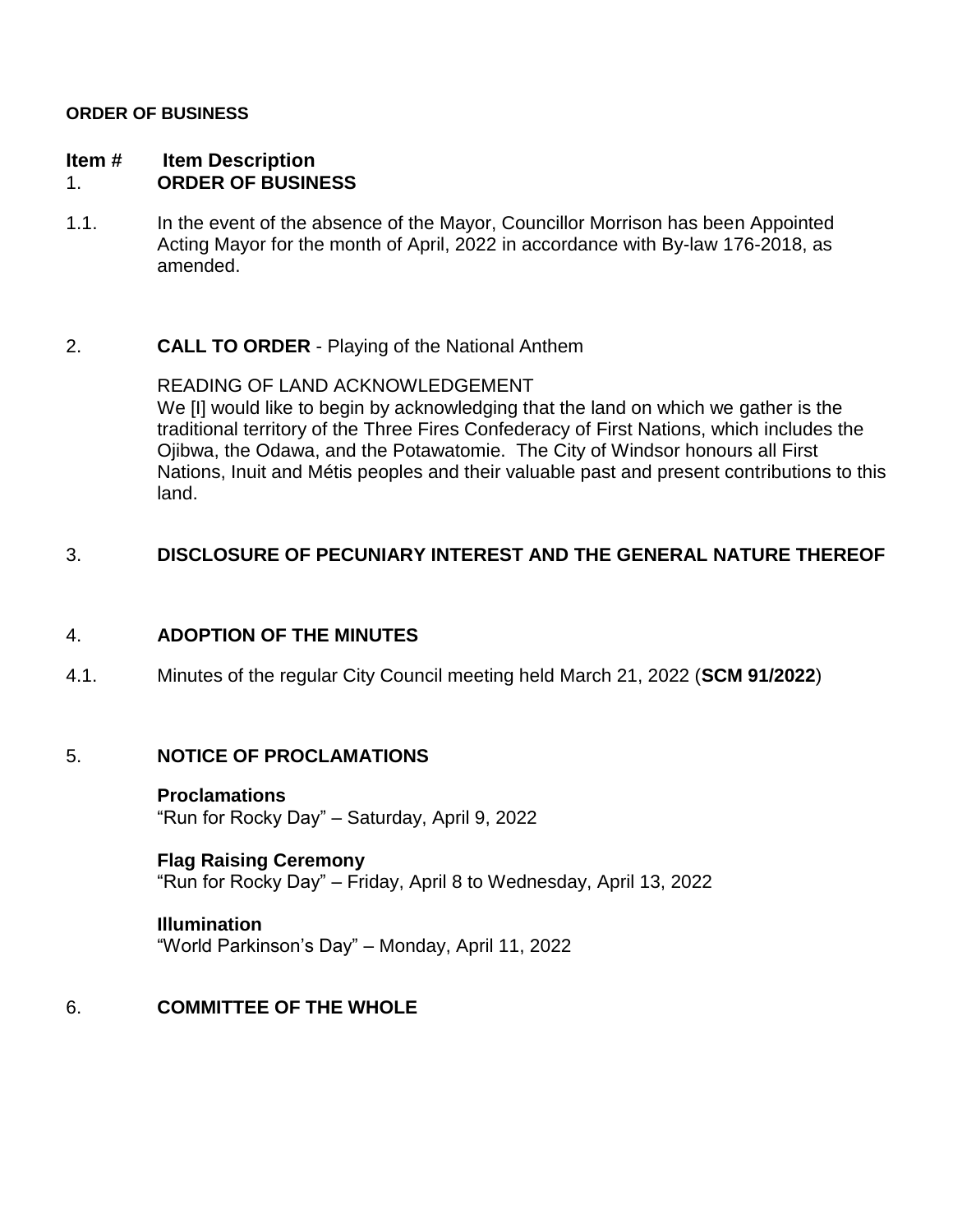- 7. **COMMUNICATIONS INFORMATION PACKAGE** (This includes both Correspondence and Communication Reports)
- 7.1. Correspondence 7.1.1. to 7.1.9 (**CMC 5/2022**)
- 7.2. Summary of Ministry of Labour (MOL) and Labour Canada visits from July to December 2021 - City Wide (**CM 5/2022**)
- 7.3. YQG 3rd Quarter 2021 Financial Statements City Wide (**C 49/2022**)
- 7.4. 2021 Year End Risk Management Report City Wide (**C 42/2022**)
- 7.5. Engineering/Architectural Consultants Engaged via Roster July 1 2021 to December 31 2021 - City Wide (**CM 3/2022**)

## 8. **CONSENT AGENDA**

- 8.1. Cost of Adding the BIAs as Community Safety Zones (**C 20/2022**) **Clerk's Note**: Ford City BIA submitting letter supporting the recommendation in the report (*previously distributed*).
- 8.3. Status of the Corporation's Unpaid and Paid Student and Work Agency Programs in 2021 - City Wide (**C 50/2022**)
- 8.4. RFP 134-21 Acquisition of Three Fire Trucks Engines City Wide (**C 41/2022**)
- 8.5. Vendor Relationship Management Policy City Wide (**C 47/2022**)
- 8.6. By-Law to Amend By-Law 161-2008 Municipal Capital Facility Agreement Ward 1 (**C 52/2022**)
- 8.7. 2022 Municipally Significant Event Status, Wards 2, 3, 4, 6, 7 (**S 38/2022**) **Clerk's Note**: The Commissioner of Community Services indicates a correction to the location and date of the noted August 12, 2022 "Street Food Fair" event hosted by WindsorEats. The location should indicate Lanspeary Park and Outdoor Rink and the dates should be August 12-13, 2022.
- 8.8. Exemption to Noise By-law 6716 for Nighttime Construction Work Lauzon Parkway from Cantelon Drive to Forest Glade Drive and EC Row Expressway from Dougall Avenue to Dominion Boulevard - Wards: 8 and 10 (**C 48/2022**)
- 8.9. Consent for Breakwall Encroachment 10976 Riverside Drive East Ward 7 (**C 39/2022**)
- 8.10. Approval of Tender #96-21 Lou Romano Water Reclamation Plant (LRWRP) Raw Sewage Pump Control System Upgrade - CITY WIDE (**C 32/2022**)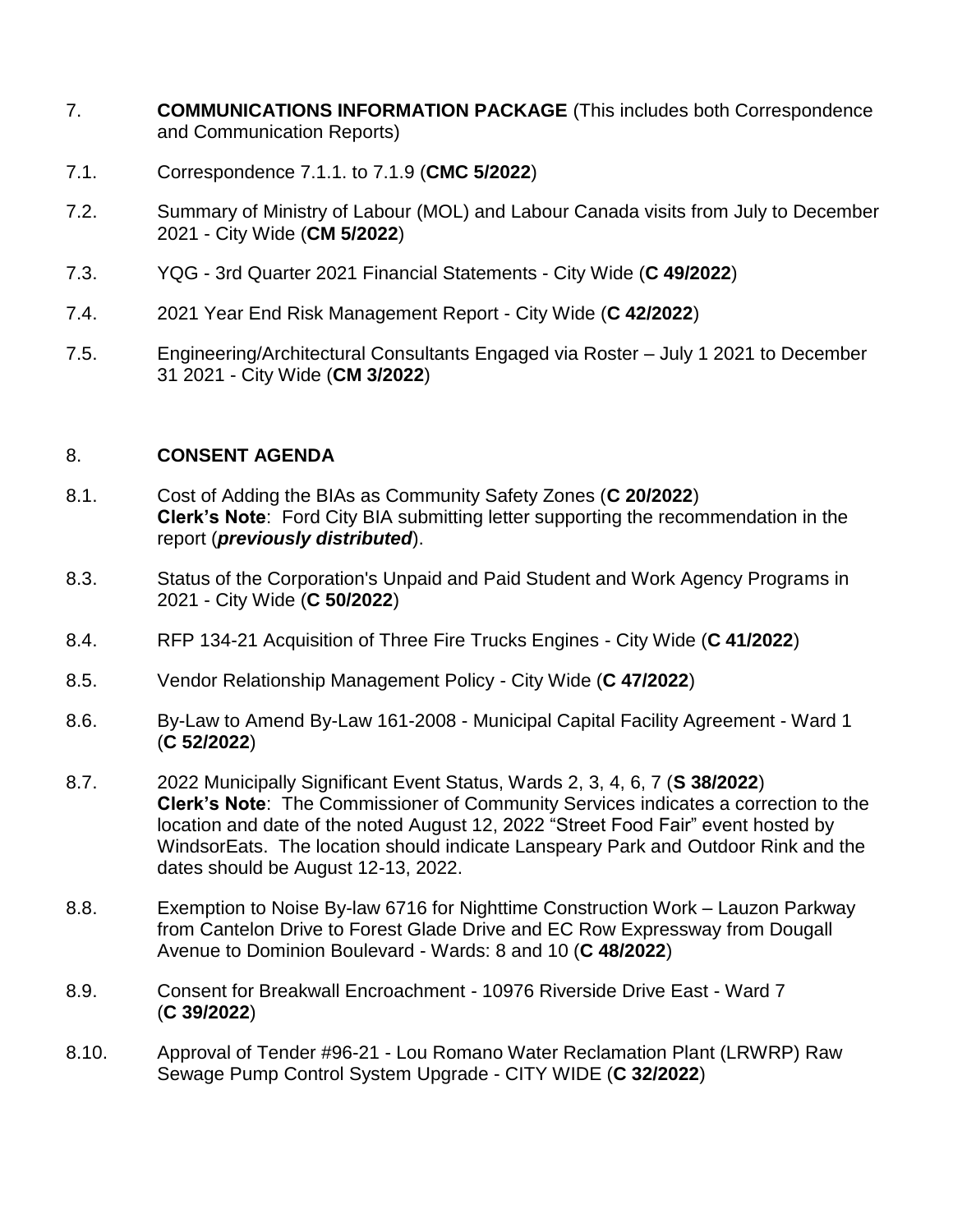## CONSENT COMMITTEE REPORTS

- 8.11. Essex-Windsor Solid Waste Authority Regular Board Meeting Minutes of Meeting Held January 12, 2022 (**SCM 84/2022**) (**SCM 75/2022**)
- 8.13. Zero Emission Transit Fund Application for an Electrification Road Map Planning Study City Wide (**SCM 86/2022**) (**S 30/2022**)

## 9. **REQUEST FOR DEFERRALS, REFERRALS AND/OR WITHDRAWALS**

## 10. **PRESENTATIONS AND DELEGATIONS**

#### **PRESENTATION**:

10.1. Essex Region Conservation Authority 2022 Draft Budget with 2021 Annual Report and Transition Plan (**SCM 77/2022**) **Clerk's Note**: Administration providing memo regarding Update on Changes to Conservation Authority Programs and Services (**SCM 88/2022**) a) Tania Jobin, Chair; Kieran McKenzie, Vice Chair; Tim Byrne, CAO/Secretary-Treasurer; and Shelley McMullen, CFO/Director of Finance & Corporate Services, **ERCA** 

**DELEGATIONS**: (5-minute maximum)

8.2. Renewal of Radio System Tripartite Agreement: City of Windsor, CBSA & WPS (**C 45/2022**) a) Vafa Hashemi, Manager, Two Way Radio Program, Information, Science and

Technology Branch, Canada Border Services Agency (available for questions)

- 8.12. Home Flood Protection Program City-Wide (**SCM 85/2022**) (**S 29/2022**) a) Heather Pitman; and Larry Freiburger, AET Group Inc. (available for questions)
- 11.1. Homelessness Prevention Program (HPP) City Wide (**C 51/2022**) **Clerk's Note**: Karen Soulliere, Board Chair, IRIS Residential Inns and Services submitting the letter received April 7, 2022 as a written submission (*previously distributed*).

a) Sarah Bondy, area resident

## 11. **REGULAR BUSINESS ITEMS** (Non-Consent Items)

11.2. Confirm and Ratify Report regarding Hybrid Work Policy – City Wide (**C 61/2022**) (*previously distributed*)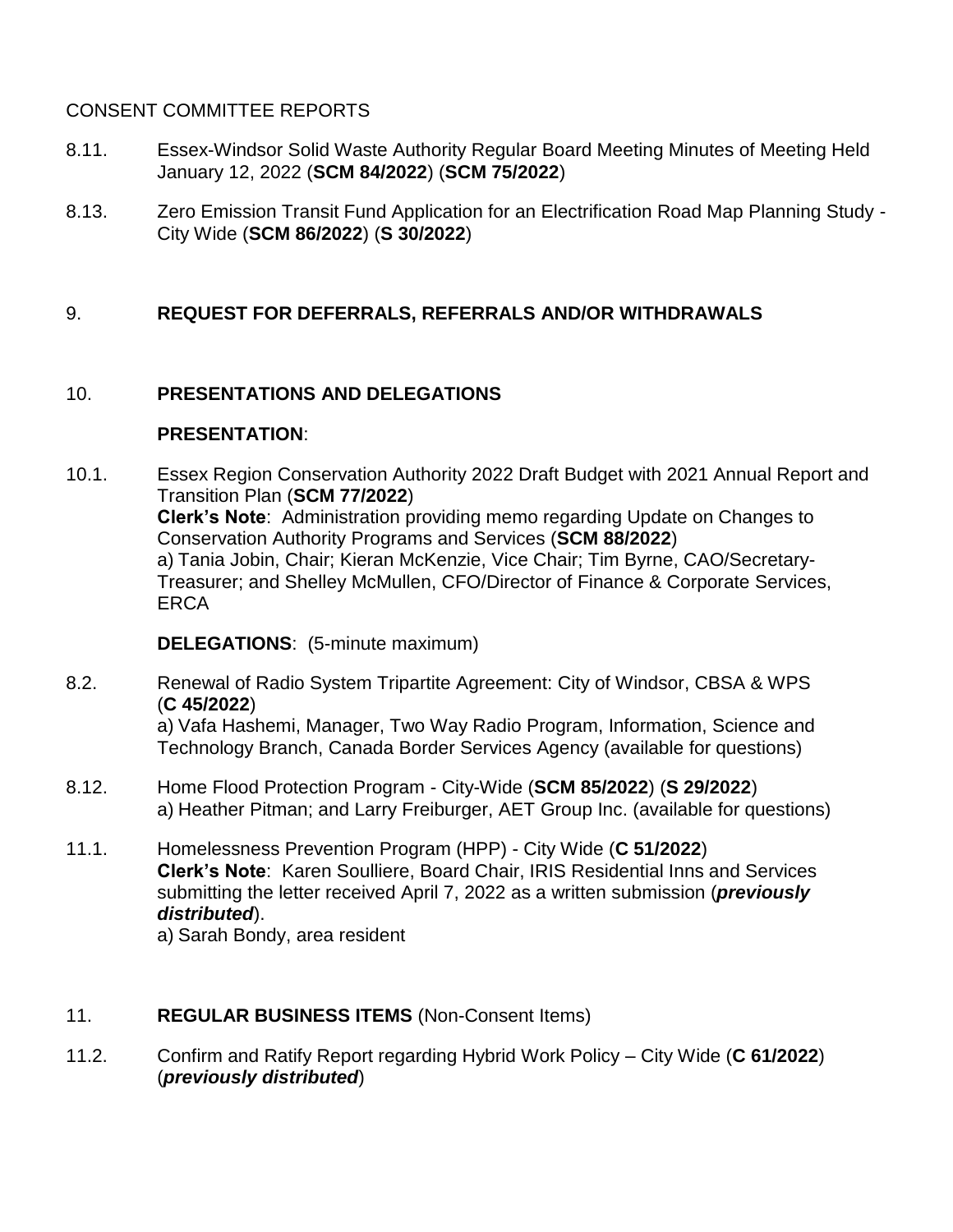## 12. **CONSIDERATION OF COMMITTEE REPORTS**

- 12.1. (i) Report of the Special In-Camera meeting or other Committee as may be held prior to Council (if scheduled)
- 12.2 Adoption of the Development & Heritage Standing Committee minutes of its *Planning Act* Training Session held March 3, 2022 (**SCM 83/2022**)
- 12.3. Special Meeting of Council In-Camera, March 31, 2022 (**SCM 93/2022**) (*previously distributed*)
- 13. **BY-LAWS** (First and Second Reading)
- 13.1. **By-law 60-2022** A BY-LAW TO AMEND BY-LAW 161-2008 BEING A BYLAW TO AUTHORIZE THE ENTERING INTO OF AN AGREEMENT FOR SENIORS WINDSOR FOR THE PROVISION OF A MUNICIPAL CAPITAL FACILITY AT 8787 MCHUGH STREET (**See Item No. 8.6., Report C 52/2022**)
- 13.2. **By-law 61-2022** A BY-LAW TO AMEND BY-LAW NUMBER 208-2008, BEING A BY-LAW TO DELEGATE TO ADMINISTRATION THE AUTHORITY TO PROCESS, MAKE DECISIONS ON, AND TO EXECUTE AGREEMENTS FOR CERTAIN MATTERS authorized by CR103/2022 dated March 21, 2022
- 13.3. **By-law 62-2022** A BY-LAW TO ASSUME FOR SUBSEQUENT CLOSURE THE 0.20 METRE WIDE PORTION OF THE NORTH/SOUTH ALLEY LOCATED BETWEEN PARK STREET AND WYANDOTTE STREET WEST, BETWEEN PELISSIER STREET AND DOUGALL AVENUE, ABUTTING 531 PELISSIER STREET, CITY OF WINDSOR authorized by CR434/2021 dated October 4, 2021
- 13.4. **By-law 63-2022** A BY-LAW TO CLOSE, STOP UP AND CONVEY THE 0.20 METRE WIDE PORTION OF THE NORTH/SOUTH ALLEY LOCATED BETWEEN PARK STREET AND WYANDOTTE STREET WEST, BETWEEN PELISSIER STREET AND DOUGALL AVENUE, ABUTTING 531 PELISSIER STREET, CITY OF WINDSOR authorized by CR434/2021 dated October 4, 2021
- 13.5. **By-law 64-2022** A BY-LAW TO ASSUME FOR SUBSEQUENT CLOSURE THE 4.27 METRE WIDE PORTION OF THE NORTH/SOUTH ALLEY LOCATED BETWEEN MCKAY AVENUE AND DOMINION BOULEVARD, SOUTHERLY OF LABELLE STREET, CITY OF WINDSOR authorized by CR298/2021 dated July 5, 2021
- 13.6. **By-law 65-2022** A BY-LAW TO CLOSE, STOP UP AND CONVEY THE 4.27 METRE WIDE PORTION OF THE NORTH/SOUTH ALLEY LOCATED BETWEEN MCKAY AVENUE AND DOMINION BOULEVARD, SOUTHERLY OF LABELLE STREET, CITY OF WINDSOR authorized by CR298/2021 dated July 5, 2021
- 13.7. **By-law 66-2022** A BY-LAW TO FURTHER AMEND BY-LAW NUMBER 8600 CITED AS THE "CITY OF WINDSOR ZONING BY-LAW" authorized by CR749/1999 dated July 5, 1999